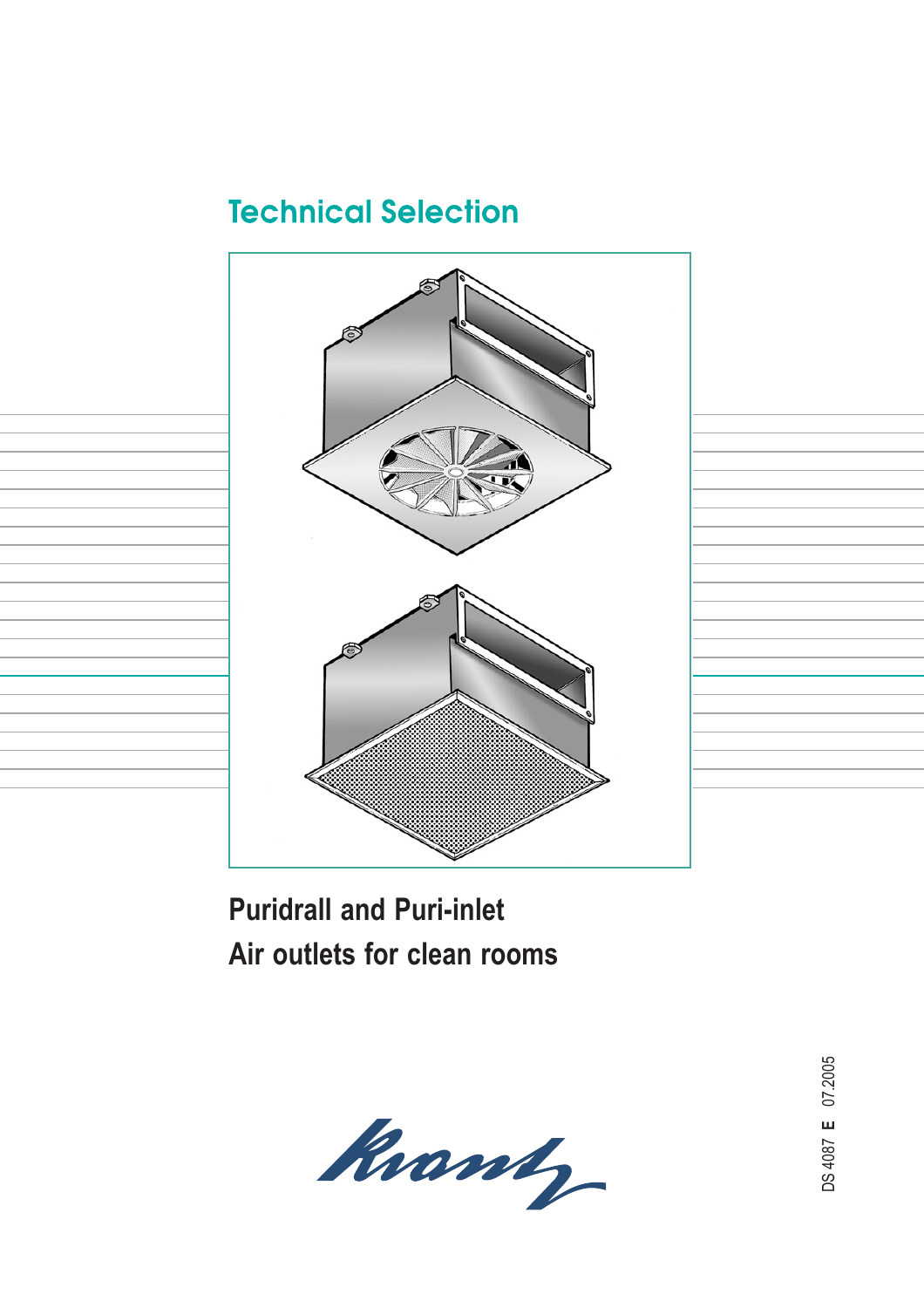

### **Preliminary remarks**

Cleanroom classes 6 to 8 to DIN EN ISO 14644-1 (VDI 2083) or 1 000 to 100 000 to US Federal Standard 209 as well as C and D to EG-GMP are obtained using turbulent mixing-air flow. This is a mode of ventilation in which clean supply air entering the room is mixed as intensively as possible - with the indoor air. The key effect on the degree of cleanliness is the dilution of air pollutants emitted in the room. The more even the dilution, the higher the degree of cleanliness reached.

This calls for air outlets that achieve intensive admixture of supply air and indoor air due to their induction effect. For this, KRANTZ KOMPONENTEN uses its own tried and tested twist outlets. Supply air discharge is horizontal and radial. The strong induction effect of the air jets causes a turbulent, diffuse mixing-air flow with constant, low indoor air velocity. This reliably prevents zones of higher particle concentration.

The Puridrall is made up of a twist outlet and a HEPA filter cell accommodated in a joint housing.

To filter return air directly at the collection point in clean rooms KRANTZ KOMPONENTEN provides the Puri-inlet. This has the same shape and quality as the Puridrall. Instead of a twist outlet element, the Puri-inlet has a perforated plate for return air intake.

## **Applications**

Both air outlets can be used in all areas of industry, research and medicine where air cleanliness to the abovementioned cleanliness classes is required (see chart on page 9).

Puridrall and Puri-inlet are well suited for refitting existing HVAC systems in clean rooms.

### **Construction design**

### **Puridrall**

Puridrall is available in 7 sizes, for a volume flow rate range of 20 to 450 l/s (75 to 1600 m $3$ /h). Its essential components are the housing **1** with built-in HEPA filter cell **2** and twist outlet **3**.

Attractive slim ceiling twist outlets are used for all Puridrall sizes.

The twist outlet is detachable downwards. Two different constructions are available to enable the HEPA filter cell replacement:

**U construction:** Filter cell replacement from below, from clean room.

**O construction:** Filter cell replacement from above, from false ceiling.

After releasing the contact pressure fixture **4** the filter cell **2** can be easily removed. In the U construction, the twist outlet or in the O construction the upper endplate **17** must be dismantled.

The sealing frame **5** for the filter cell is available with a test groove **5b** (DIN 1946, Part 4) for dry sealing. The tightness test with the U construction is conducted from below with the twist outlet removed, and with the O construction from above, with the endplate detached at measurement point **6**.

Instead of a dry sealing, the filter cells for housing sizes 1 to 6 are available with fluid sealing **2c**. They have a groove with fluid filling in the segment of the cell frame. In this option, the sealing frame **5** is fitted with a surrounding knife edge **5a** which immerses in the fluid filling to make an airtight connection.

The air-side connection can be made either via a lateral, rectangular connection spigot **8** with a connection flange, or from above with a circular connection spigot. An airtight shutoff damper **9** with either an electric or pneumatic servomotor **10** can be built into the connection spigot. Depending on the housing construction (U or O), the servomotor is accessible from below or above. Strap fasteners **14** are used for ceiling attachment.

### **Puri-inlet**

The construction design is the same as for Puridrall but a perforated plate is used instead of the twist outlet element.

### **Materials and types**

Housing, connection spigot, sealing frame and knife edge made of galvanized sheet metal, coated on both sides with disinfectant-proof epoxy polyester resin, colour to RAL 7035 (light grey). Contact pressure fixture, holder for crossbeam and test pipe for tight fit and filter pressure made of stainless steel.

Twist outlet and perforated plate made of galvanized sheet metal, coating with disinfectant-proof epoxy polyester resin, colour to RAL 9010 (pure white) or as required.

Class H13 or H14 HEPA filter cell (to DIN EN 1822-1), filter cell frame made of aluminium,

Filter cell frame with handles on the extraction side for filter cell replacement from above.

Cell frame with polydimethyl siloxene fluid sealing Properties: liquid, colourless, odourless Density:  $0.97$  g/cm<sup>3</sup> at 20 $^{\circ}$ C Thermal decomposition:  $\geq 200^{\circ}$ C

All parts are made of rustproof material or protected from corrosion, and are disinfectant-resistant.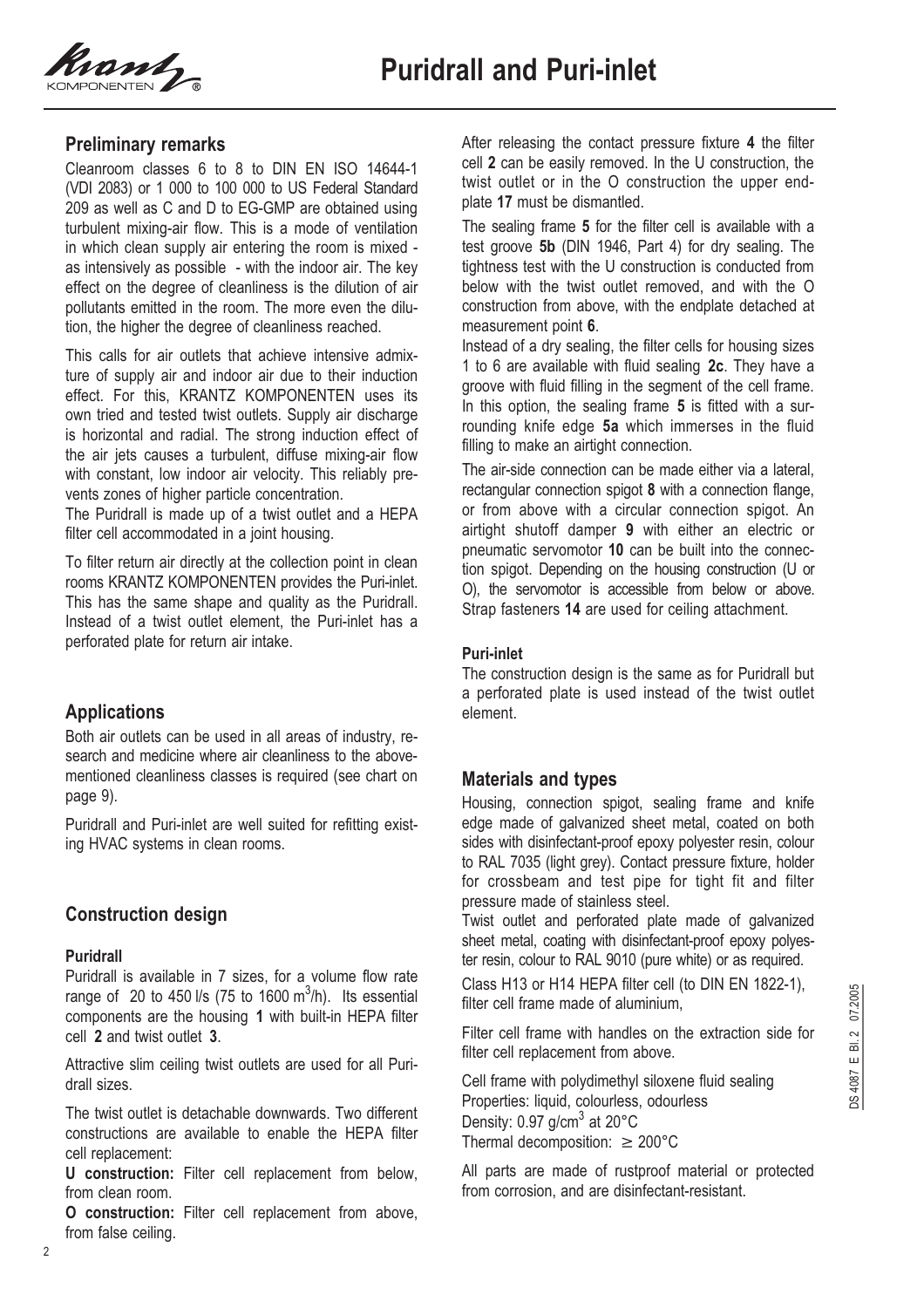

### **Dimensions**



|            | Housing  | l wist<br>Hilter cell<br>Volume flow rate |                                |                          |                 |                          |           | Pressure loss"<br>Dimensions |            |                           |                    |                            |     |          |          |     | I otal    |     |    |     |             |        |           |
|------------|----------|-------------------------------------------|--------------------------------|--------------------------|-----------------|--------------------------|-----------|------------------------------|------------|---------------------------|--------------------|----------------------------|-----|----------|----------|-----|-----------|-----|----|-----|-------------|--------|-----------|
| size       |          | outlet                                    |                                |                          |                 |                          |           |                              |            | Filter cell <sup>2)</sup> | Total $^{3)}$      |                            |     |          |          |     |           |     |    |     |             | weight |           |
|            |          | size<br>(Type                             | $L \times B \times H^{4}$      | V <sub>max</sub>         | $\dot{V}_{max}$ | $V_{\text{min}}$         | $V_{min}$ | V <sub>nenn</sub>            | $V_{nenn}$ | $u_{nenn}$                | $ \Delta p_{nom} $ | $\Delta p_{t\,\text{nom}}$ | ПA  | $\Box$ B | $\Box C$ |     | <b>DE</b> |     | F  | Ø-G | K           |        | M approx. |
|            |          | $RA-N)^{6}$                               | mm                             | $\mathsf{II}_\mathbf{S}$ | $m^3/h$         | $\sqrt{s}$               | $m^3/h$   | $\sqrt{s}$                   | $m^3/h$    | m/s                       | Pa                 | Pa                         | mm  | mm       | mm       | mm  | mm        | mm  | mm | mm  | $mm$   $mm$ |        | kg        |
| Puridrall  | $PD - 1$ | <b>DN 180</b>                             | 305 x 305 x<br>66              | 55                       | 200             | 20                       | 75        | 40                           | 150        | 0.45                      | 160                | 185                        | 330 | 380      | 390      | 80  | 363       | 320 | 13 | 149 | 40          | 292    | 12        |
|            | $PD - 2$ | <b>DN 250</b>                             | 457 x 457 x<br>-66             | 110                      | 400             | 38                       | 140       | 95                           | 340        | 0.45                      | 160                | 180                        | 482 | 532      | 542      | 80  | 515       | 320 | 13 | 199 | 40          | 444    | 18        |
|            | $PD-3$   | DN 315                                    | 457 x 457 x<br>66              | 125                      | 450             | 55                       | 200       | 95                           | 340        | 0.45                      | 160                | 175                        | 482 | 532      | 542      | 80  | 515       | 320 | 13 | 199 | 40          | 444    | 18        |
|            | $PD - 4$ | <b>DN 315</b>                             | 545 x 545 x<br>66              | 165                      | 600             | 55                       | 200       | 135                          | 480        | 0.45                      | 160                | 190                        | 570 | 610      | 620      | 80  | 600       | 320 | 13 | 224 | 60          | 532    | 24        |
|            | $PD - 5$ | <b>DN 355</b>                             | $610 \times 610 \times$<br>66  | 195                      | 700             | 85                       | 300       | 170                          | 605        | 0.45                      | 155                | 170                        | 635 | 685      | 695      | 80  | 668       | 320 | 13 | 249 | 60          | 597    | 27        |
|            | $PD - 6$ | DN 400                                    | 610 x 610 x<br>-90             | 250                      | 900             | 110                      | 400       | 225                          | 805        | 0.60                      | 155                | 170                        | 635 | 685      | 695      | 80  | 668       | 320 | 13 | 279 | 60          | 1597   | 28        |
|            | $PD - 7$ | <b>DN 500</b>                             | 610 x 610 x 110                | 445                      | 1600            | 195                      | 700       | 335                          | 1205       | 0.90                      | 155                | 175                        | 635 | 685      | 695      | 160 | 668       | 435 | 53 | 399 | 80          | 597    | 37        |
|            | $PE - 1$ |                                           | 305 x 305 x<br>66              | 55                       | 200             | $\overline{\phantom{0}}$ |           | 40                           | 150        | 0.45                      | 160                | 180                        | 330 | 380      | 390      | 80  | 363       | 320 | 12 | 149 | 40          | 292    | 11.5      |
| Puri-inlet | $PE - 2$ | $\overline{\phantom{0}}$                  | 457 x 457 x<br>66              | 125                      | 450             | —                        |           | 95                           | 340        | 0.45                      | 160                | 175                        | 482 | 532      | 542      | 80  | 515       | 320 | 13 | 199 | 40          | 444    | 17.5      |
|            | $PE - 4$ | $\overline{\phantom{0}}$                  | 545 x 545 x<br>66              | 165                      | 600             | —                        |           | 135                          | 480        | 0.45                      | 160                | 170                        | 570 | 610      | 620      | 80  | 600       | 320 | 13 | 224 | 60          | 532    | 23.5      |
|            | $PE - 5$ | $\overbrace{\phantom{12333}}$             | $610 \times 610 \times$<br>-90 | 280                      | 1000            | —                        |           | 225                          | 805        | 0.60                      | 155                | 165                        | 635 | 685      | 695      | 80  | 668       | 320 | 13 | 249 | 60          | 597    | 26        |
|            | $PE - 7$ |                                           | 610 x 610 x 110                | 555                      | 2000            |                          |           | 335                          | 1205       | 0.90                      | 155                | 170                        | 635 | 685      | 695      | 160 | 668       | 435 | 53 | 399 | 80          | 15971  | 36        |

1) Initial pressure loss  $\Delta p$ -start (class H14 filter cell uncontaminated) at nominal volume flow rate  $V_{\text{nom}}$ 

2) Recommendation: Filter replacement at  $\Delta p$ -end = 2 x  $\Delta p$ -start from chart on page 8, depending on selected volume flow rate

5) Shown for the option:<br>Filter cell replacement from below

3) Puridrall or Puri-inlet with filter cell<br>4) Height H and pressure loss  $\Delta p_{\text{nom}}$  apply for our standard filter cells. Other heights and pressure losses apply for other filter cell enduest 4) Height H and pressure loss  $\Delta p_{nom}$  apply for our standard filter cells. Other heights and pressure losses apply for other filter cell makes and for filter cells with fluid sealing.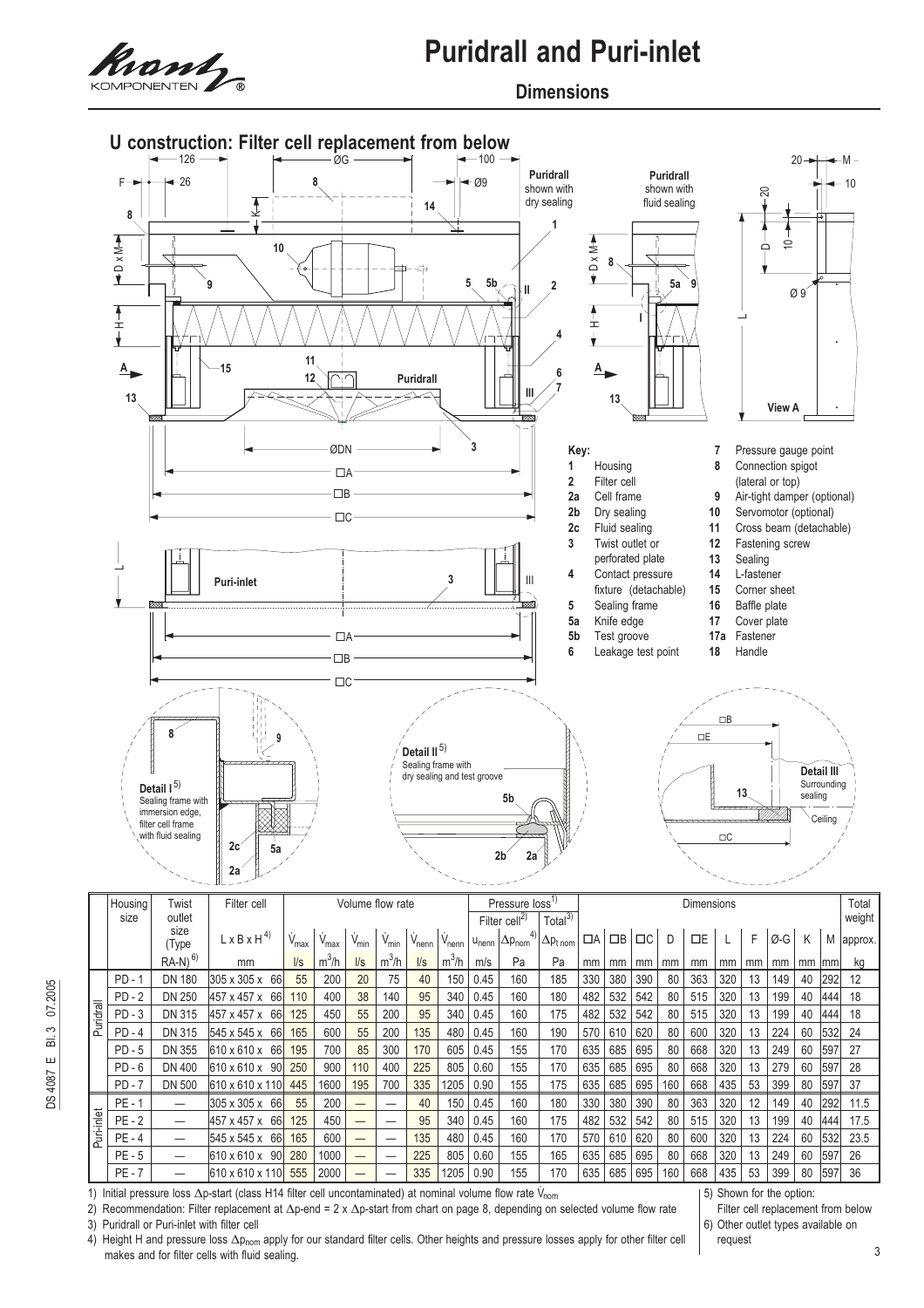

## **Dimensions**

# **O construction: Filter cell replacement from above**





*Puridrall with rectangular connection spigot*



*Air outlet removed, filter cell and contact pressure fixture visible*

## **Filter cell replacement from below Filter cell replacement from above**



*Puridrall with circular connection spigot in the detachable cover plate*



*Cover plate removed, filter cell and contact presssure fixture visible*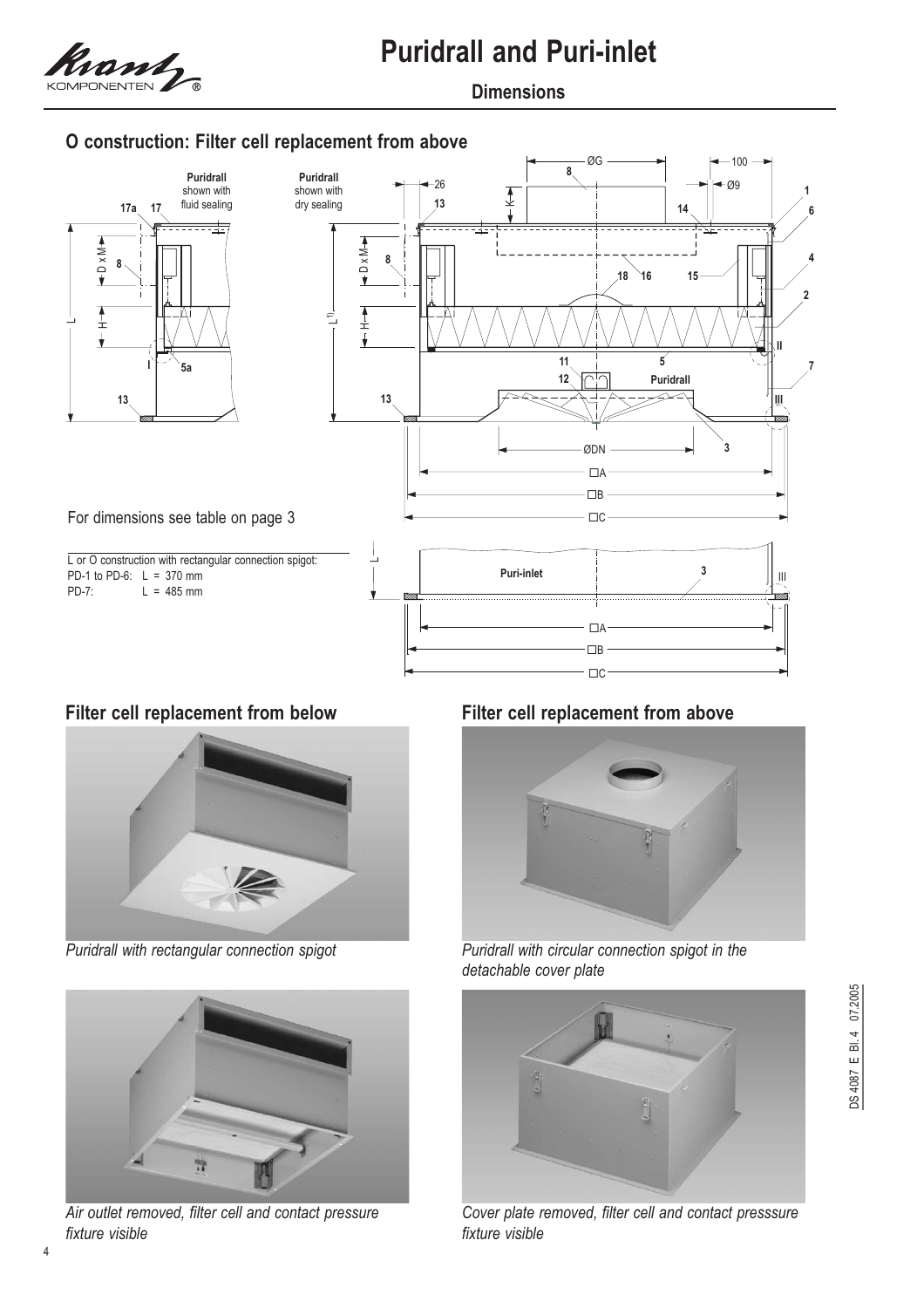

### **Nomogram PD-1 to PD-4**



- 
- $t_{\text{min}}$  = Minimum Puridrall spacing<br> $V_{\text{Sp}}$  = Specific air volume flow rat
- = Specific air volume flow rate per  $m^2$  of room area

- **8** Z = 42 units from  $(\mathbb{O}: \mathbb{O})$ **9** Lwa  $\approx$  33 dB(A) ref. 10<sup>-12</sup> W
- 
- 10  $\Delta p_t$  $\approx$  225 Pa
- **11**  $t_{min} \approx 2.4 \text{ m}$  (Chart page 7)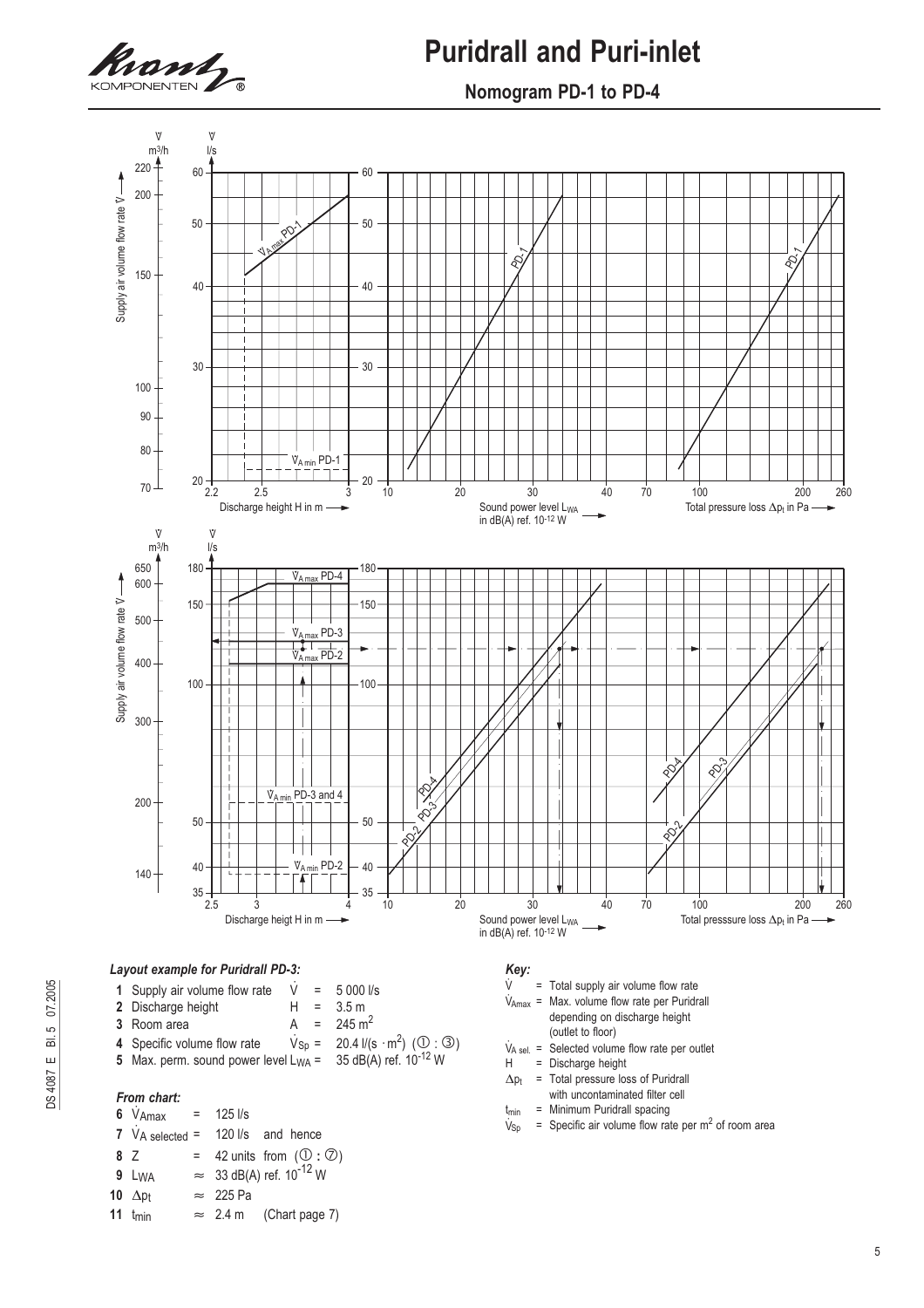

**Nomogram PD-5 to PD-7**

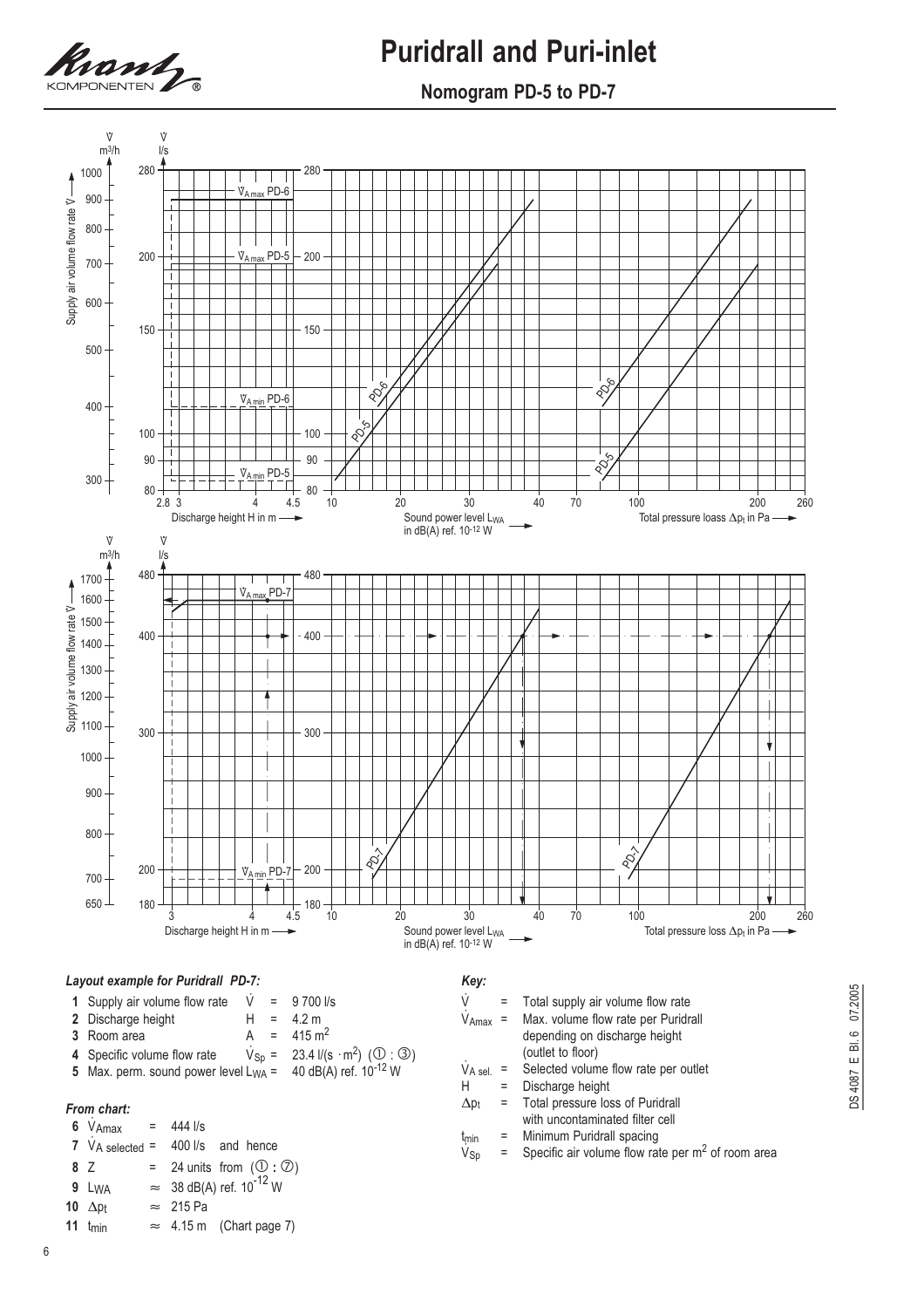

# **Total pressure loss and sound power level for Puridrall**

| <b>Puridrall</b><br>housing size | volume flow rate         | Outlet                       | Total<br>pressure loss   | Sound power level $L_W$ in dB ref. 10 <sup>-12</sup> W |                                    |                      |                      |                                            |                      |                                                                  |                      |  |
|----------------------------------|--------------------------|------------------------------|--------------------------|--------------------------------------------------------|------------------------------------|----------------------|----------------------|--------------------------------------------|----------------------|------------------------------------------------------------------|----------------------|--|
|                                  | ý<br>ý                   |                              | $\Delta p_t$             | $L_{WA}$                                               | Octave band centre frequency in Hz |                      |                      |                                            |                      |                                                                  |                      |  |
|                                  | $\sqrt{s}$               | $m^3/h$                      | Pa                       | dB(A)                                                  | 63                                 | 125                  | 250                  | 500                                        | 1000                 | 2000                                                             | 4000                 |  |
| $PD - 1$                         | 22<br>33<br>44<br>55     | 80<br>120<br>160<br>200      | 93<br>145<br>200<br>250  | 14<br>23<br>29<br>34                                   | 17<br>26<br>32<br>37               | 21<br>30<br>36<br>41 | 16<br>25<br>31<br>36 | 14<br>23<br>29<br>34                       | 16<br>22<br>27       | —<br>16<br>21                                                    | —                    |  |
| $PD-2$                           | 55<br>70<br>85<br>110    | 200<br>250<br>300<br>400     | 105<br>135<br>160<br>220 | 18<br>23<br>27<br>34                                   | 27<br>32<br>36<br>43               | 28<br>33<br>37<br>44 | 20<br>25<br>29<br>36 | 14<br>19<br>23<br>30                       | —<br>14<br>18<br>25  | $\overline{\phantom{0}}$<br>17<br>24                             | —<br>16<br>23        |  |
| $PD-3$                           | 85<br>97<br>110<br>125   | 300<br>350<br>400<br>450     | 153<br>180<br>210<br>232 | 26<br>29<br>32<br>34                                   | 36<br>40<br>43<br>45               | 37<br>40<br>43<br>46 | 24<br>28<br>31<br>33 | 18<br>22<br>25<br>27                       | 19<br>23<br>26<br>28 | 15<br>18<br>21<br>24                                             | 15<br>19<br>22<br>24 |  |
| $PD - 4$                         | 85<br>110<br>140<br>165  | 300<br>400<br>500<br>600     | 112<br>152<br>195<br>235 | 24<br>31<br>35<br>39                                   | 29<br>35<br>40<br>44               | 32<br>38<br>43<br>47 | 22<br>28<br>33<br>37 | 17<br>23<br>28<br>32                       | 16<br>23<br>28<br>31 | 17<br>23<br>28<br>32                                             | 17<br>23<br>28<br>32 |  |
| $PD - 5$                         | 110<br>140<br>165<br>195 | 400<br>500<br>600<br>700     | 110<br>140<br>170<br>200 | 18<br>25<br>30<br>34                                   | 31<br>38<br>43<br>47               | 31<br>37<br>42<br>47 | 19<br>25<br>30<br>35 | $\overline{\phantom{0}}$<br>18<br>23<br>28 | —<br>17<br>21        | $\overline{\phantom{0}}$<br>$\overline{\phantom{0}}$<br>18       | 16                   |  |
| $PD - 6$                         | 165<br>195<br>220<br>250 | 600<br>700<br>800<br>900     | 125<br>148<br>170<br>190 | 28<br>32<br>36<br>39                                   | 35<br>39<br>43<br>46               | 35<br>39<br>43<br>46 | 30<br>34<br>38<br>41 | 25<br>29<br>33<br>36                       | 23<br>27<br>31<br>34 | 17<br>21<br>25<br>28                                             | -<br>17<br>20        |  |
| $PD - 7$                         | 280<br>335<br>390<br>445 | 1000<br>1200<br>1400<br>1600 | 141<br>174<br>208<br>240 | 27<br>32<br>37<br>41                                   | 35<br>40<br>45<br>49               | 36<br>41<br>46<br>50 | 31<br>36<br>41<br>45 | 25<br>30<br>35<br>39                       | 18<br>23<br>28<br>32 | $\overline{\phantom{0}}$<br>$\overline{\phantom{0}}$<br>19<br>23 | 17                   |  |

# **Minimum Puridrall spacing**



#### **1. Example Puridrall PD-3** (see page 5) Air outlet volume flow rate  $\dot{V}_A$  =  $\text{Vs}$ Specific volume flow rate  $\dot{V}_{Sp}$  =  $\dot{V}_{\text{Sp}} = 20.4 \text{ I/(s} \cdot \text{m}^2)$ <sup>1)</sup> Min. Puridrall spacing  $t_{min} \approx 2.4 \text{ m}^2$

# **2. Example Puridrall PD-7** (see page 6)

| Air outlet                                     |                   |                            |
|------------------------------------------------|-------------------|----------------------------|
| volume flow rate $V_A$ =                       |                   | 400 l/s                    |
| Specific<br>volume flow rate $V_{\text{Sn}} =$ |                   | 23.4 $1/(s \cdot m^2)^{1}$ |
| Min. Puridrall                                 |                   |                            |
| spacing                                        | $t_{min} \approx$ | 4.15 m <sup>2)</sup>       |

1) Related to floor area

2) When the Puridrall outlets are unevenly spaced the t<sub>min</sub> selected can be max. 25% smaller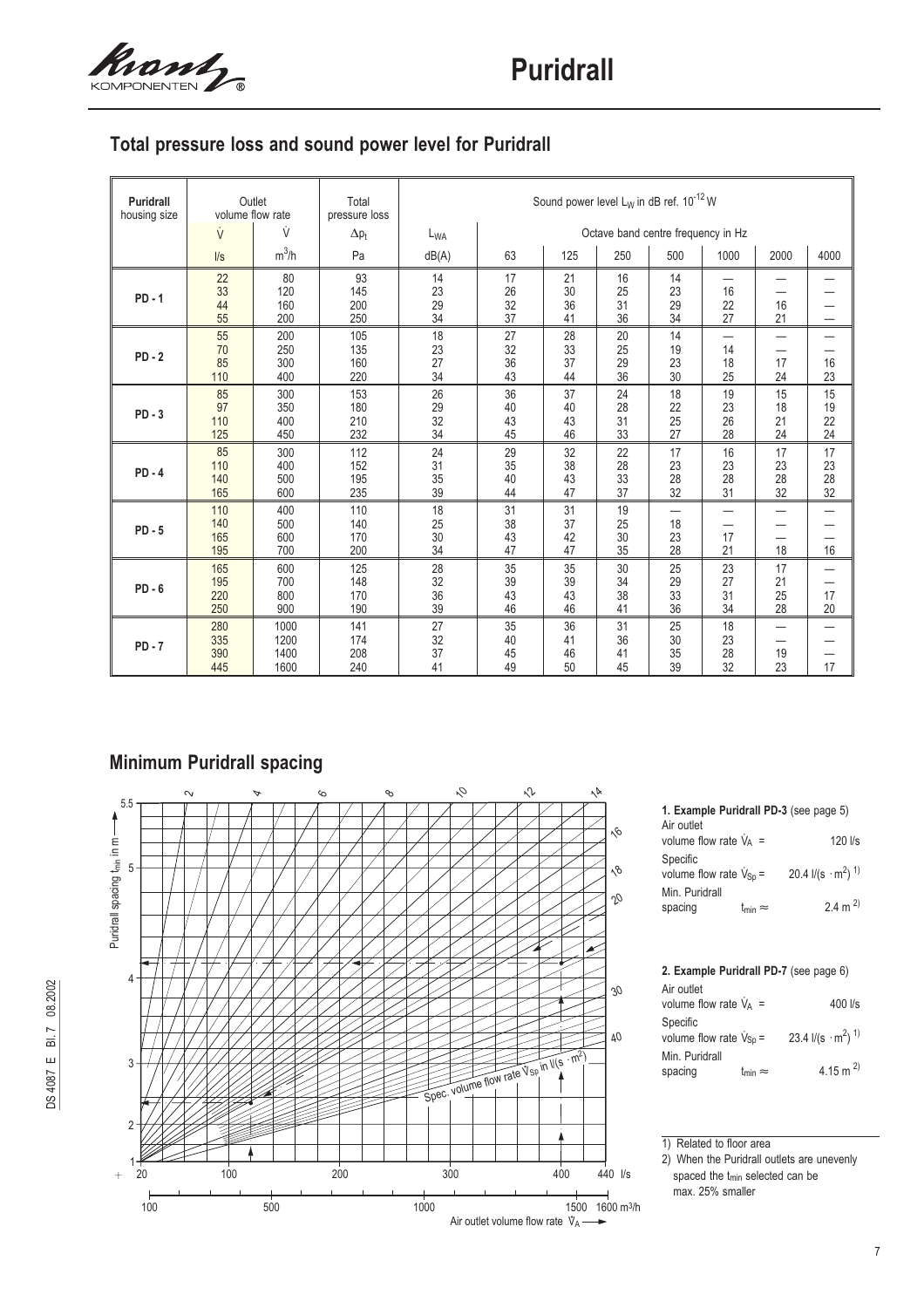





| <b>Puri-inlet</b> |                   | Volume flow rate     | Total<br>pressure loss | Sound power level $L_W$ in dB ref. $10^{-12}$ W |                |                |                                    |                |                   |                |                                                                                  |  |
|-------------------|-------------------|----------------------|------------------------|-------------------------------------------------|----------------|----------------|------------------------------------|----------------|-------------------|----------------|----------------------------------------------------------------------------------|--|
| housing size      | ý                 | ý                    | $\Delta p_t$           | L <sub>WA</sub>                                 |                |                | Octave band centre frequency in Hz |                |                   |                |                                                                                  |  |
|                   | $\sqrt{s}$        | $m^3/h$              | Pa                     | dB(A)                                           | 63             | 125            | 250                                | 500            | 1000              | 2000           | 4000                                                                             |  |
| $PE - 1$          | 28<br>40<br>55    | 100<br>150<br>200    | 120<br>182<br>245      | 16<br>24<br>30                                  | 20<br>28<br>34 | 26<br>34<br>40 | 16<br>24<br>30                     | --<br>21<br>27 | --<br>17<br>23    | --<br>17       | $\overline{\phantom{a}}$<br>$\overline{\phantom{a}}$<br>$\overline{\phantom{a}}$ |  |
| $PE - 2$          | 55<br>85<br>125   | 200<br>300<br>450    | 105<br>155<br>235      | 16<br>24<br>32                                  | 20<br>28<br>36 | 26<br>34<br>42 | 16<br>24<br>32                     | --<br>21<br>29 | $- -$<br>17<br>25 | --<br>--<br>19 | $\overline{\phantom{a}}$<br>$-$<br>$\overline{\phantom{a}}$                      |  |
| $PE - 4$          | 110<br>140<br>165 | 400<br>500<br>600    | 145<br>180<br>220      | 25<br>29<br>33                                  | 29<br>33<br>37 | 35<br>39<br>43 | 25<br>29<br>33                     | 22<br>26<br>30 | 18<br>22<br>26    | --<br>16<br>20 | $\overline{\phantom{a}}$<br>--<br>$\overline{\phantom{a}}$                       |  |
| $PE - 5$          | 165<br>220<br>280 | 600<br>800<br>1000   | 123<br>165<br>205      | 29<br>35<br>39                                  | 37<br>43<br>47 | 41<br>47<br>51 | 33<br>39<br>43                     | 23<br>29<br>33 | 20<br>26<br>30    | --<br>20<br>24 | $\overline{\phantom{a}}$<br>$-$<br>15                                            |  |
| $PE - 7$          | 280<br>415<br>555 | 1000<br>1500<br>2000 | 140<br>210<br>280      | 39<br>47<br>52                                  | 48<br>56<br>61 | 52<br>60<br>65 | 43<br>51<br>56                     | 32<br>40<br>45 | 28<br>36<br>41    | 24<br>32<br>37 | 15<br>23<br>28                                                                   |  |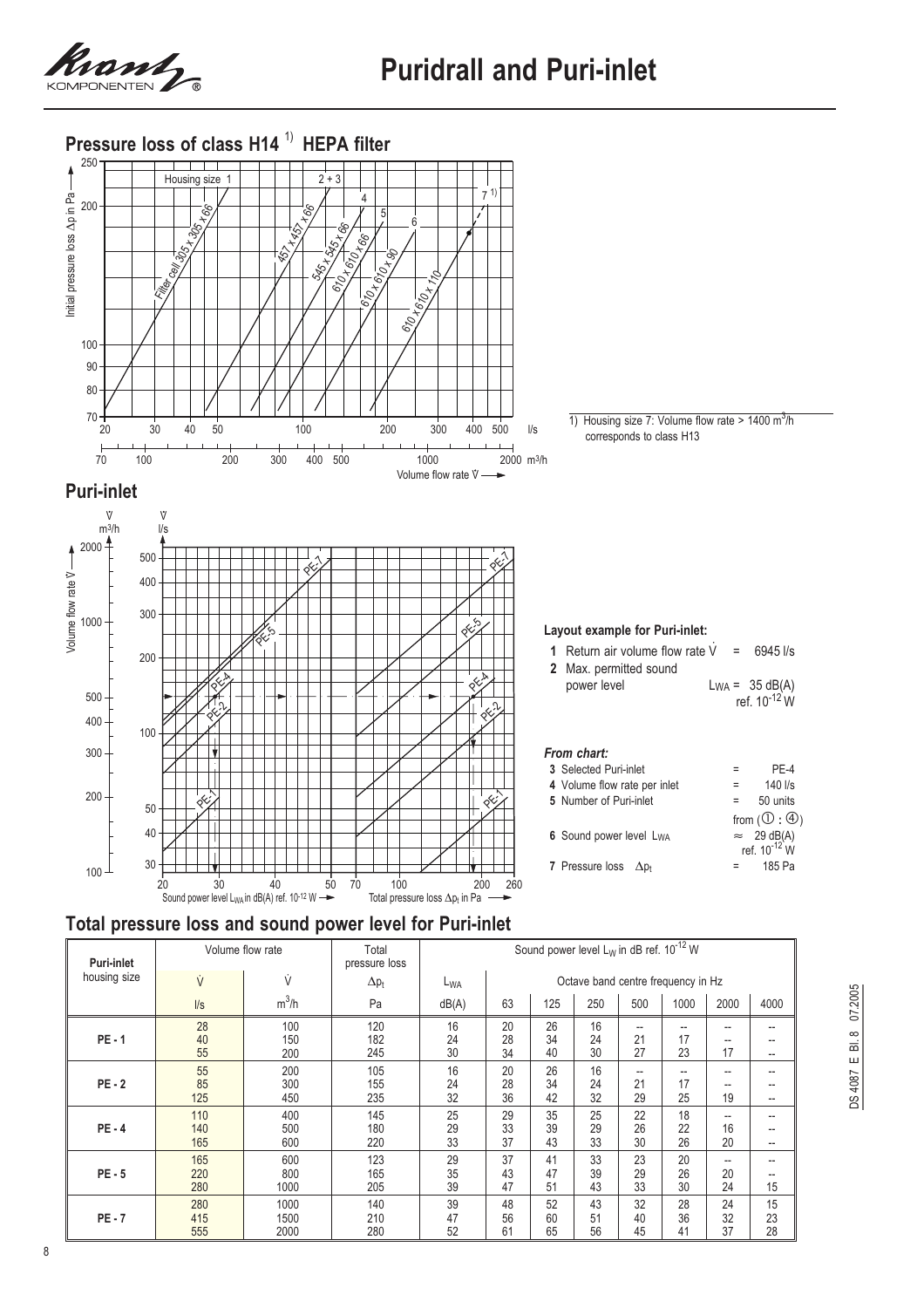



# **Type code**



### **Filter cell replacement:**

 $U = from below$   $O = from above$ 

- **Connection spigot:**
- $E =$  Square, lateral
- R = Circular, above
- EE = Square, lateral with electric spring-return motor

EP = Square, lateral with pneumatic servomotor

### **Sealing frame:**

 $T = Dry$  sealing;  $F = Fluid$  sealing **Filter class** to DIN EN 1822-1: H13 or H14

### **Example:**

**Puridrall**, housing size PD-4, filter cell replacement from below, with lateral square connection spigot, fluid sealing, filter class H14:

Type PD - 4 - U - E - F - H14

**Puri-inlet**, housing size PE-5, filter cell replacement from above, with circular connection spigot, dry sealing, filter class H<sub>13</sub>:

Type PE - 5 - O - R - T - H13

### **Features**

- For cleanliness classes 6 to 8 to DIN EN ISO 14644-1 (VDI 2083) or 1 000 to 100 000 to US Federal Standard 209 as well as C and D to EG-GMP
- As **Puridrall** for air supply with twist outlet (Type RA-N) for horizontal, radial air discharge and for generating high-induction, turbulent mixing-air flow
- Even dilution of pollutants emitted in room
- As **Puri-inlet** for air filtering directly at the collection point, with perforated plate for air intake
- Air-tight housing to DIN 25414; max. leakage volume flow rate well below 0.003% of nominal volume flow rate at a pressure differential of 2000 Pa
- Optional construction for filter cell replacement from below (from room) or from above (from plenum)
- HEPA filter cell, type tested to DIN EN 1822-1, filter class H13 or H14 (optional)
- Filter cell frame with dry sealing or fluid sealing (for housing sizes 1 to 6)
- Filter cell frame with handles on the extraction side for filter cell replacement from above
- Filter sealing frame for dry sealing with connection for pressure differential measurement, particle sampling and leakage testing to DIN 1946, Part 4
- Filter sealing frame for fluid sealing (gel seal) with knife edge, pressure differential measurement, particle sampling; leakage testing not required
- Compact construction with easy accessibility for disinfection and maintenance work
- Low pressure loss and low sound power level
- Air connection lateral or from above, lateral also with air-tight shutoff damper (optional)
- With electric or pneumatic servomotor (optional)
- All parts rustproof or protected against corrosion
- Well suited for refitting existing HVAC systems in clean rooms